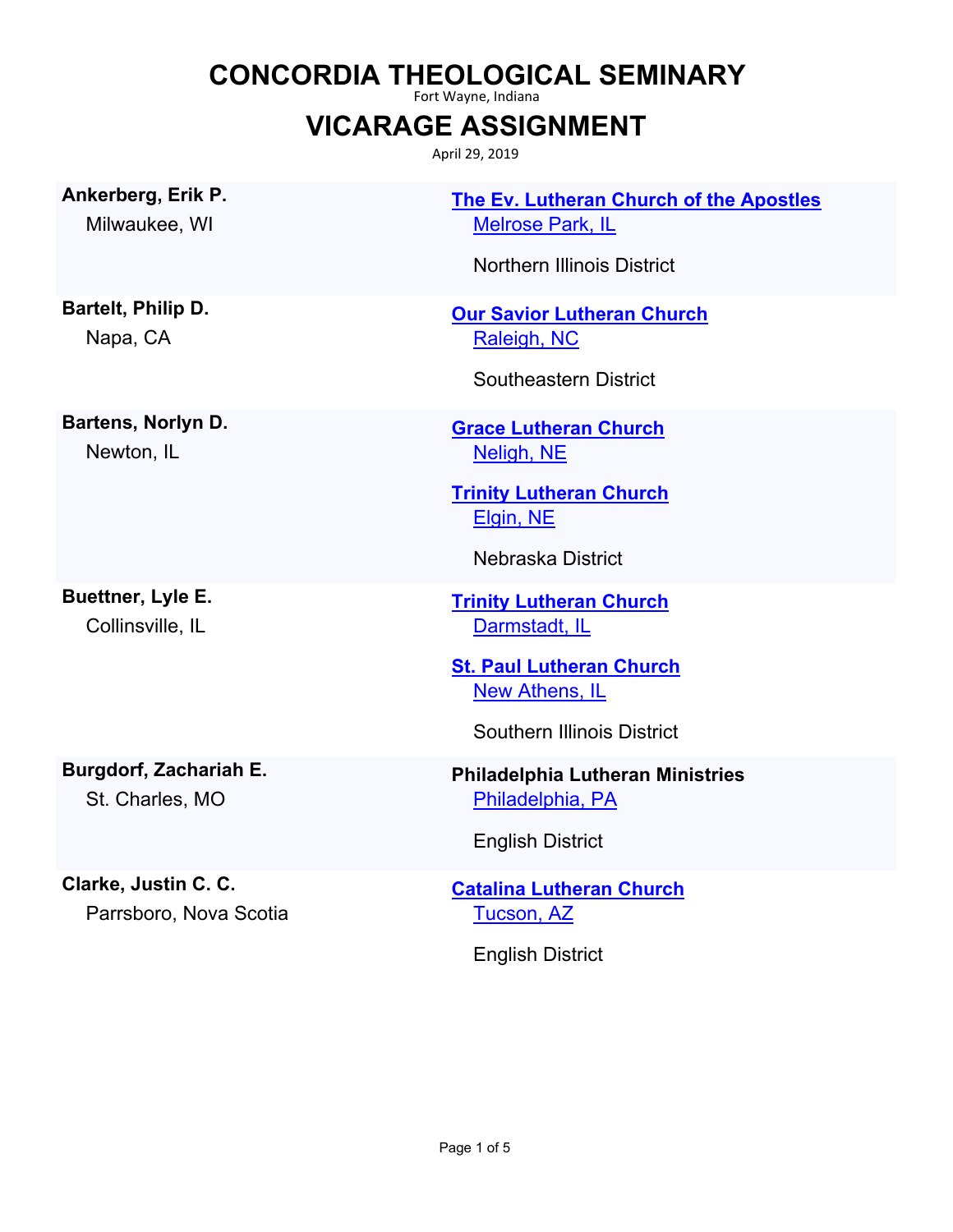| Dailey, Richard M.<br>Apache, OK         |
|------------------------------------------|
| Durham, Christopher D.<br>Ida, MI        |
| Fickenscher, Daniel P.<br>Fort Wayne, IN |
| Golden, Daniel S.                        |
| Horseheads, NY                           |
| Harrington, Daniel R.                    |
| Midland, MI                              |
| Heimer, Jessten P.                       |
| Freeport, IL                             |
| Hill, Martin R.                          |
|                                          |

Lititz, PA

**Homann, Brian P. E.** Mattoon, IL

**[Bethel Lutheran Church](http://locator.lcms.org/nchurches_frm/c_detail.asp?C83444)** [Bismarck, ND](http://maps.google.com/?q=46.830015,-100.782658&t=h)

**[Shepherd of the Valley Lutheran Church](http://locator.lcms.org/nchurches_frm/c_detail.asp?C83514)** [Bismarck, ND](http://maps.google.com/?q=46.7915552,-100.7806981&t=h)

North Dakota District

**[Zion Lutheran Church](http://locator.lcms.org/nchurches_frm/c_detail.asp?C83584)** [Bismarck, ND](http://maps.google.com/?q=46.8123365,-100.7852379&t=h)

North Dakota District

**[St. Paul Ev. Lutheran Church](http://locator.lcms.org/nchurches_frm/c_detail.asp?C195553)** [Columbus, IN](http://maps.google.com/?q=39.1750559,-85.8567738&t=h)

Indiana District

**[Good Shepherd Lutheran Church](http://locator.lcms.org/nchurches_frm/c_detail.asp?C513227)** [Lincoln, NE](http://maps.google.com/?q=40.7578506,-96.664158&t=h)

Nebraska District

**[Promise Lutheran Church](http://locator.lcms.org/nchurches_frm/c_detail.asp?C791)** [Fort Wayne, IN](http://maps.google.com/?q=41.150082,-85.010411&t=h)

Indiana District

**[Trinity Lutheran Church and School](http://locator.lcms.org/nchurches_frm/c_detail.asp?C759402)** [Reese, MI](http://maps.google.com/?q=43.4515227,-83.6929026&t=h)

Michigan District

**[Memorial Lutheran Church](http://locator.lcms.org/nchurches_frm/c_detail.asp?C430645)** [Houston, TX](http://maps.google.com/?q=29.7389878,-95.4799261&t=h)

Texas District

**[Grace Ev. Lutheran Church](http://locator.lcms.org/nchurches_frm/c_detail.asp?C618690)** [Muncie, IN](http://maps.google.com/?q=40.1991143,-85.393926&t=h)

Indiana District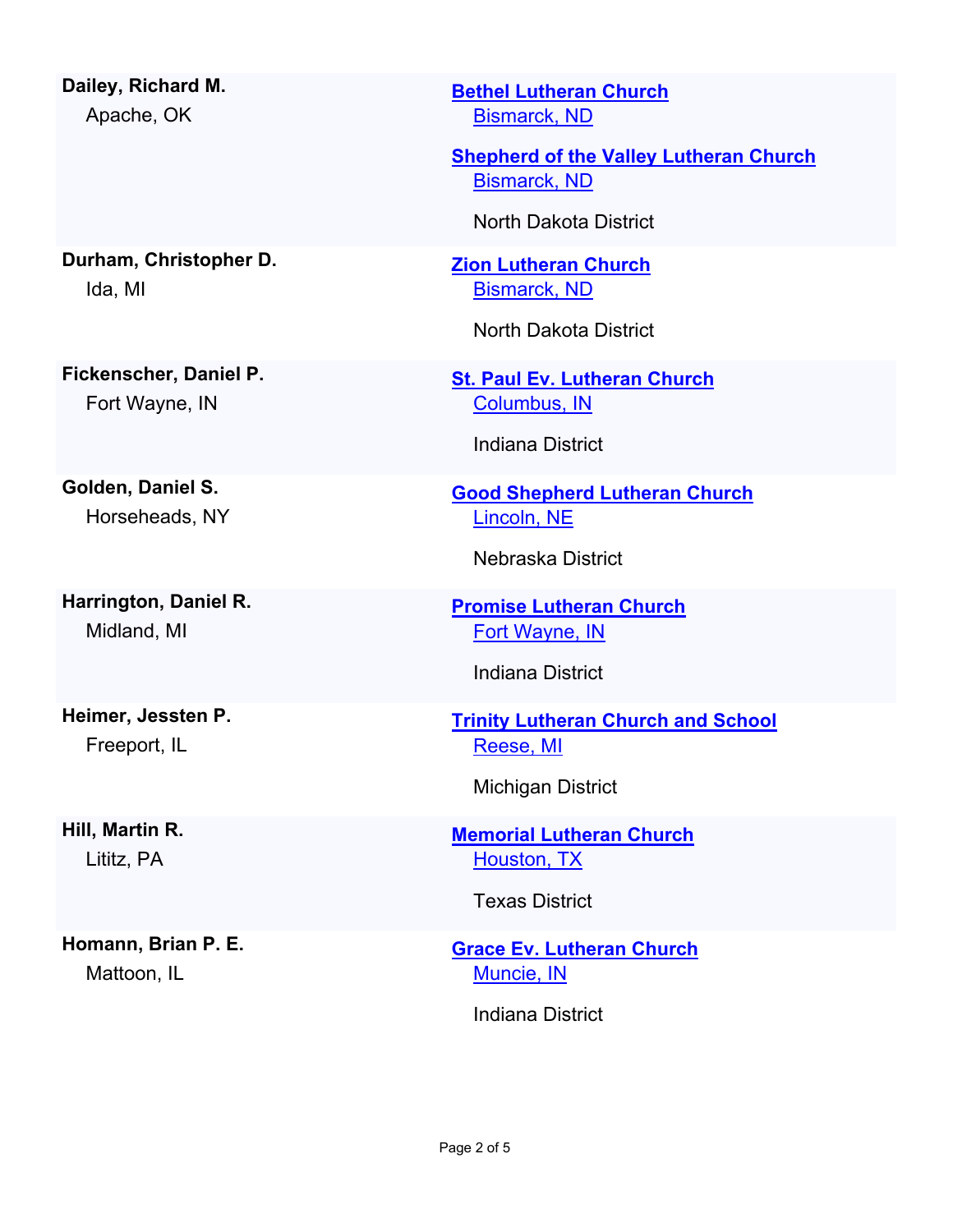**Hulett, Raymond A.** Irvine, CA

**Jaseph, Philip J.** Crownsville, MD

**Keller, Andrew P.** Brownstown, IN

**Kern, Timothy D.** Millington, MI

**Kinney, Ian P.** Belleville, IL

**Kroonblawd, Cory J.** Eagan, MN

**Lacey, Stanley J.** Tallasee, AL

**Marks, Paul W.** Angola, NY

**Matheny, Mark T.** Lake Orion, MI

**[Messiah Lutheran Church](http://locator.lcms.org/nchurches_frm/c_detail.asp?C222937)** [Danville, CA](http://maps.google.com/?q=37.8096812,-121.9522896&t=h)

English District

**[Shepherd of the City Lutheran Church](http://locator.lcms.org/nchurches_frm/c_detail.asp?C330617)** [Fort Wayne, IN](http://maps.google.com/?q=41.073769,-85.113739&t=h)

Indiana District

**[Immanuel Ev. Lutheran Church](http://locator.lcms.org/nchurches_frm/c_detail.asp?C894966)** [Terre Haute, IN](http://maps.google.com/?q=39.4633054,-87.4083953&t=h)

Indiana District

**[First Trinity Lutheran Church](http://locator.lcms.org/nchurches_frm/c_detail.asp?C719934)** [Pittsburgh, PA](http://maps.google.com/?q=40.4498011,-79.9479108&t=h)

English District

**[Risen Savior Lutheran Church](http://locator.lcms.org/nchurches_frm/c_detail.asp?C58738)** [Basehor, KS](http://maps.google.com/?q=39.1432172,-94.9198014&t=h)

Kansas District

**[Trinity Lutheran Church](http://locator.lcms.org/nchurches_frm/c_detail.asp?C392178)** [Hampton, IA](http://maps.google.com/?q=42.7532319,-93.206433&t=h)

Iowa District East

**[Zion Ev. Lutheran Church](http://locator.lcms.org/nchurches_frm/c_detail.asp?C441227)** [Imperial, NE](http://maps.google.com/?q=40.5245654,-101.6431803&t=h)

Nebraska District

**[Holy Cross Lutheran Church](http://locator.lcms.org/nchurches_frm/c_detail.asp?C601387)** [Moline, IL](http://maps.google.com/?q=41.492876,-90.4788669&t=h)

Central Illinois District

**[Open Arms Lutheran Church](http://locator.lcms.org/nchurches_frm/c_detail.asp?C1000457)** [Belleville, MI](http://maps.google.com/?q=42.2452204,-83.4842848&t=h)

Michigan District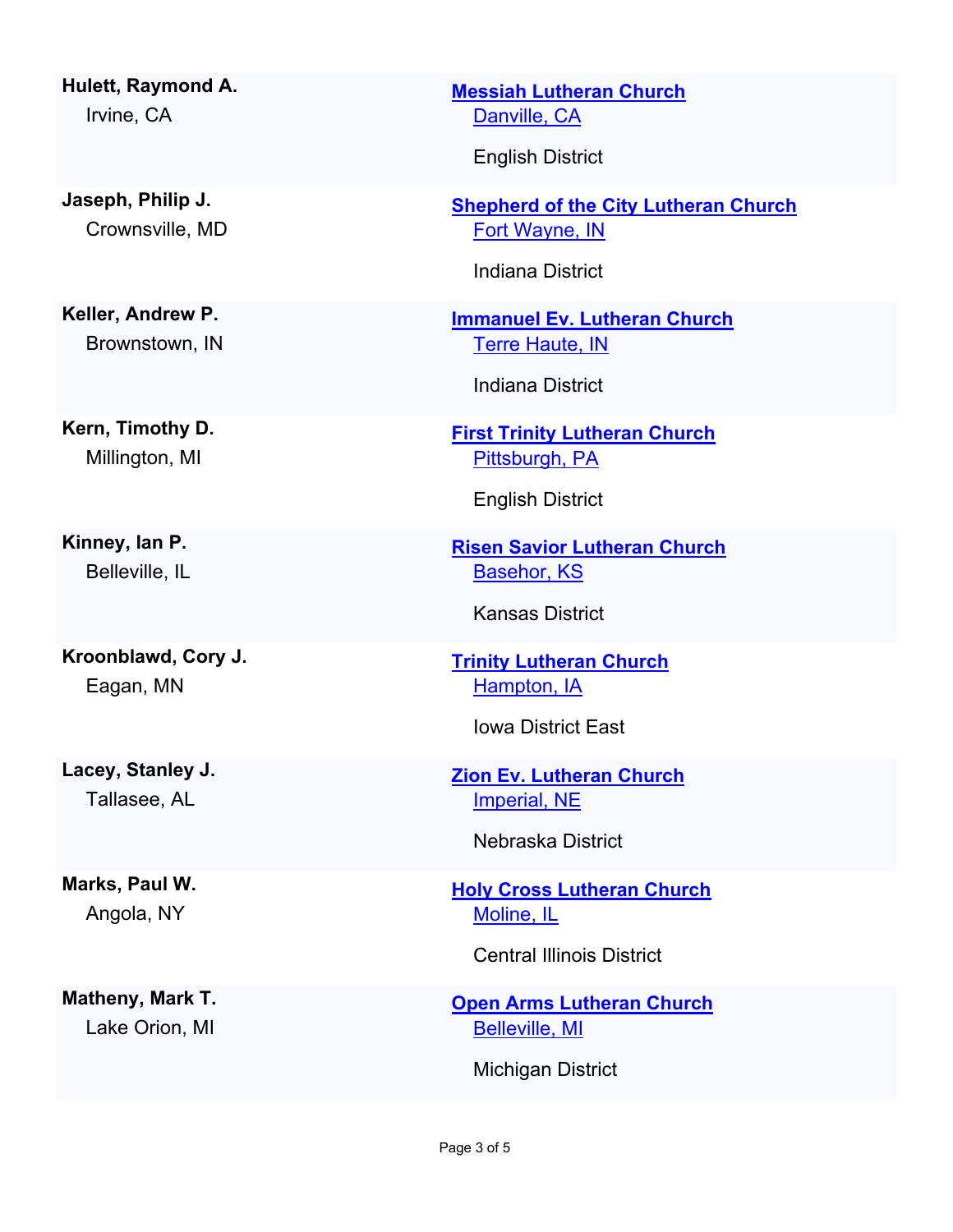**McMiller, Tyler J.** Waukesha, WI

**Monday, Dakota S.** Lexington, NC

**Muench, Josef L.** Hermantown, MN

**Owen, Richard Neely** Charlottesville, VA

**Post, Tanner B.** Lakefield, MN

**Pumphrey, Ryan J.** Barberton, OH

**Schiff, Joshua J.** Karbers Ridge, IL

**Schmeisser, Timothy D.** St. Joseph, MO

**Schrader, Robert M.** Berlin, WI

**[St. John's Lutheran Church](http://locator.lcms.org/nchurches_frm/c_detail.asp?C65852)** [Beardstown, IL](http://maps.google.com/?q=40.01488,-90.4309547&t=h)

Central Illinois District

**[St. Paul Ev. Lutheran Church](http://locator.lcms.org/nchurches_frm/c_detail.asp?C925282)** [Valley City, OH](http://maps.google.com/?q=41.2376644,-81.9312715&t=h)

Ohio District

**[Faith Lutheran Church](http://locator.lcms.org/nchurches_frm/c_detail.asp?C133797)** [Capistrano Beach, CA](http://maps.google.com/?q=33.4634216,-117.6622354&t=h)

Pacific Southwest District

**[Faith Lutheran Church](http://locator.lcms.org/nchurches_frm/c_detail.asp?C427785)** [Hopkinsville, KY](http://maps.google.com/?q=36.8509342,-87.519856&t=h)

Mid-South District

**[Our Redeemer Lutheran Church](http://locator.lcms.org/nchurches_frm/c_detail.asp?C140927)** [Cedar Falls, IA](http://maps.google.com/?q=42.530202,-92.442558&t=h)

Iowa District East

**Lutheran Life Villages** [Fort Wayne, IN](http://maps.google.com/?q=41.1705002,-85.1297788&t=h)

Indiana District

**[Faith Lutheran Church](http://locator.lcms.org/nchurches_frm/c_detail.asp?C376305)** [Green Bay, WI](http://maps.google.com/?q=44.4792349,-88.0248676&t=h)

North Wisconsin District

**[Trinity Lutheran Church](http://locator.lcms.org/nchurches_frm/c_detail.asp?C796082)** [St. Joseph, MI](http://maps.google.com/?q=42.1058155,-86.4816352&t=h)

Michigan District

**[Trinity Lutheran Church](http://locator.lcms.org/nchurches_frm/c_detail.asp?C648863)** [Norman, OK](http://maps.google.com/?q=35.2179096,-97.4358203&t=h)

Oklahoma District